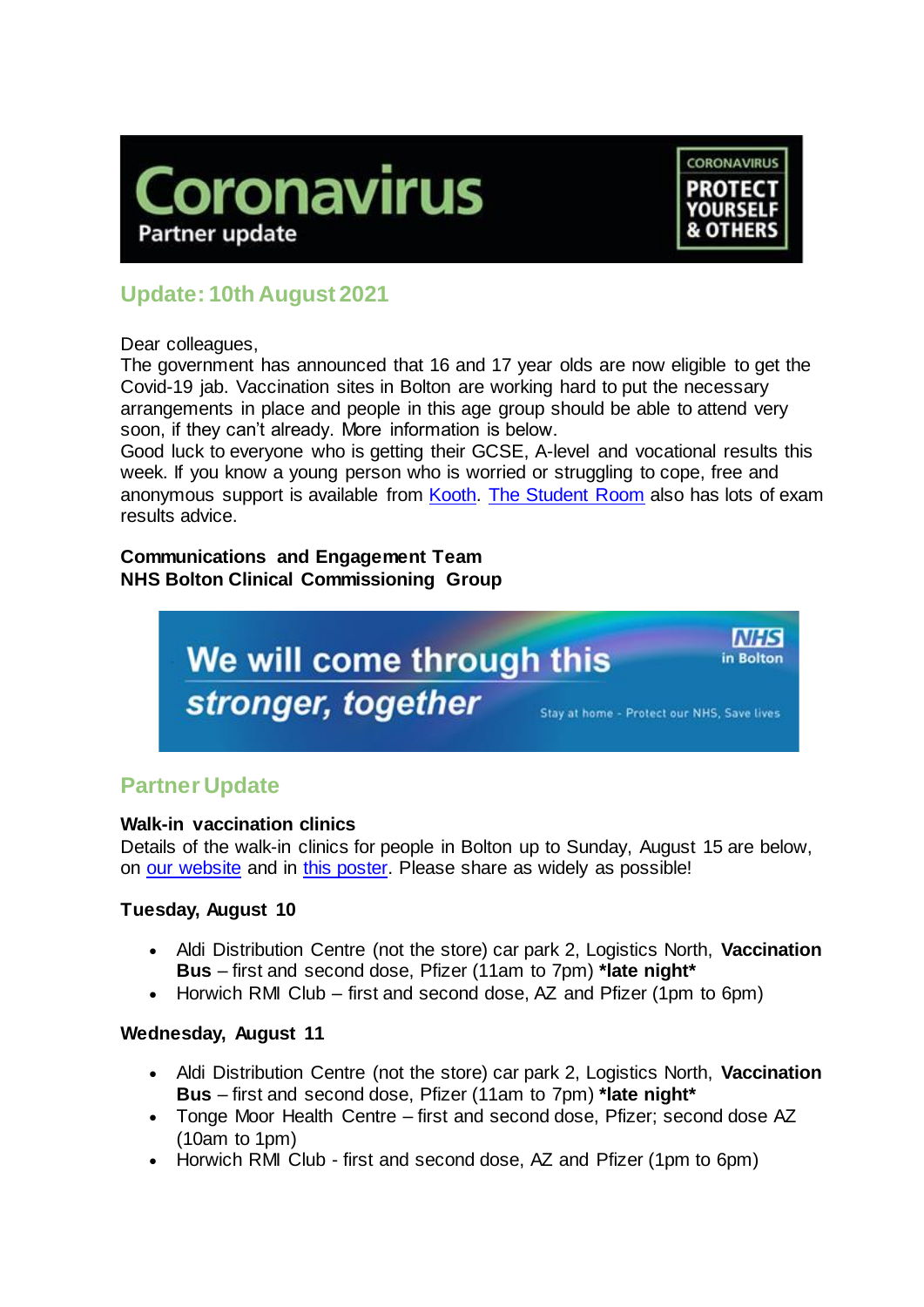- Market Place Shopping Centre first and second dose, Pfizer (8.30am to 5.30pm)
- Breightmet Health Centre first and second dose, AZ and Pfizer (12pm to 8pm) **\*late night\***

## **Thursday, August 12**

- Horwich RMI Club first and second dose, AZ and Pfizer (1pm to 7pm) **\*late night\***
- Breightmet Health Centre first and second dose, AZ and Pfizer (12pm to 8pm) **\*late night\***

## **Friday, August 13**

- Wingates Industrial Park, land near Stateside Foods (behind Tayto, off Great Bank Road) **Vaccination Bus** – first and second dose, Pfizer (10am to 6pm)
- Tonge Moor Health Centre first and second dose, Pfizer; second dose, AZ (10am to 4pm)
- Market Place Shopping Centre first and second dose, Pfizer (8.30am to 5.30pm)
- Breightmet Health Centre first and second dose, AZ and Pfizer (12pm to 8pm) **\*late night\***

## **Saturday, August 14**

- Wingates Industrial Park, land near Stateside Foods (behind Tayto, off Great Bank Road) **Vaccination Bus** – first and second dose, Pfizer (10am to 4pm)
- Eden Boys' School first and second dose, AZ and Pfizer (10am to 6pm)
- Horwich RMI Club first and second dose, AZ and Pfizer (9am to 2pm)
- Market Place Shopping Centre first and second dose, Pfizer (8.30am to 5.30pm)
- Breightmet Health Centre first and second dose, AZ and Pfizer (9am to 5pm)

# **Sunday, August 15**

- Eden Boys' School first and second dose, AZ and Pfizer (12pm to 6pm)
- Avondale Health Centre first and second dose, Pfizer (8am to 8pm) **\*late night\***
- Horwich RMI Club first and second dose, AZ and Pfizer (10am to 3pm)
- Breightmet Health Centre first and second dose, AZ and Pfizer (9am to 5pm)

Face coverings are required at all vaccination sites.

### **Vaccination of under 18s**

Young people aged 16 and 17 are now eligible to receive a first dose of the Pfizer Covid-19 vaccination following [advice from the Joint Committee on Vaccination and](https://www.gov.uk/government/news/jcvi-issues-updated-advice-on-covid-19-vaccination-of-young-people-aged-16-to-17)  [Immunisation \(JCVI\).](https://www.gov.uk/government/news/jcvi-issues-updated-advice-on-covid-19-vaccination-of-young-people-aged-16-to-17)

Young people in this age group will be invited to receive their jab as soon as possible: vaccination sites are working hard to put the necessary arrangements in place. People in this age group can also attend some of Bolton's walk-in vaccination sites. Parental consent is not required.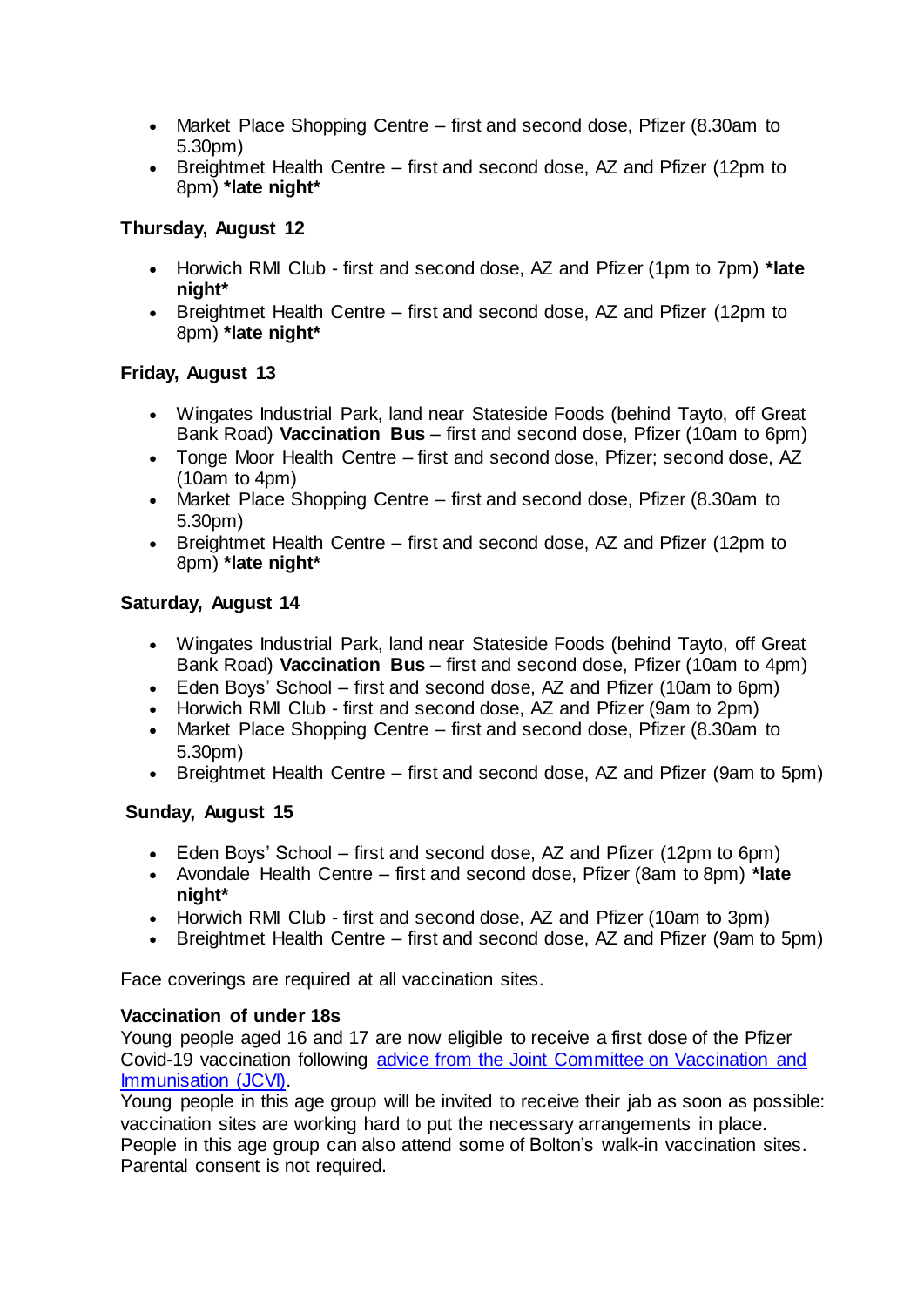'At risk' 12 to 15 year olds with certain underlying health conditions, and those without underlying medical conditions who live with people who are immunosuppressed, are also eligible to be vaccinated [following previous JCVI advice.](https://www.gov.uk/government/publications/covid-19-vaccination-of-children-and-young-people-aged-12-to-17-years-jcvi-statement/jvci-statement-on-covid-19-vaccination-of-children-and-young-people-aged-12-to-17-years-15-july-2021)

If your child is 12 to 15 and in one of the eligible groups, you will be contacted by early September to book their vaccination.

#### **Long-term health conditions**

The NHS in the North West is urging people with long-term health conditions, and their paid or unpaid carers, to get the Covid-19 jab.

People with long-term health conditions such as diabetes, heart and lung disease, a learning disability or autism are six times more likely to become seriously ill if they catch the virus.

#### **Covid testing – young people urged to have their say**

16 to 24 year olds are being asked to take part in a survey about Covid-19 testing. Responses will provide a vital insight into how younger people view the dangers of Covid-19, and the things that may put them off getting tested regularly This is important because although younger people are catching Covid-19, the number of young people getting tested regularly when they don't have symptoms drops off rapidly after the age of 16.

The survey is being carried out by Bolton Council and Public Health England. Responses are anonymous. [Take part here.](https://wh1.snapsurveys.com/s.asp?k=162686710510)

#### **Vital support for parents**

A new online service for parents of children experiencing mental health issues is available in Bolton.

[Qwell](https://www.qwell.io/) offers parents and carers aged 26 and over professional digital counselling and emotional support, if they are helping to support their child's mental health or if they need support for their own mental wellbeing.

It is an extension of the existing [Kooth](http://www.kooth.com./) online service for 11 to 25 year olds in Bolton. Parents and carers under the age 26 can access the same support from Kooth. Both services are free and anonymous, and no referral is needed. [Find](https://www.boltonccg.nhs.uk/news-events/news/vital-new-support-for-parents-and-carers) out more. Parents and carers can also find out more about Qwell at free webinars on [August 26](https://www.eventbrite.co.uk/e/discover-qwell-find-out-how-we-can-support-parents-and-carers-tickets-164333717573) and [September 16.](https://www.eventbrite.co.uk/e/discover-qwell-find-out-how-we-can-support-parents-and-carers-tickets-164336670405) Both run from 6pm to 7pm. Click on the dates or [this poster](https://www.boltonccg.nhs.uk/media/7252/free-qwell-webinars-for-parents-and-carers-across-the-north-east-and-north-west-4.pdf) for more information and to register.

#### **NHS app**

The NHS app is a simple and secure way to access a range of NHS services on your smartphone or tablet, including the NHS Covid Pass[. Download it here.](http://www.nhs.uk/nhs-app)

Remember, the Covid pass is free and you will never be asked to pay for it. Be vigilant of scammers asking you to do so.

#### **Organising safe events**

Bolton Council has produced a guide to [operating safe activities and events](https://www.boltonccg.nhs.uk/media/7212/activity-toolkit-final-2821.pdf) which you may find useful.

#### **Wellbeing survey**

Take part in Bolton's Big Wellbeing Conversation and you could win a £25 gift card. The results of the survey will help to ensure that Bolton's mental wellbeing support services are targeted where they are most needed.

The deadline has been extended until August 31[.Take part here.](https://bit.ly/3ehtAhm)